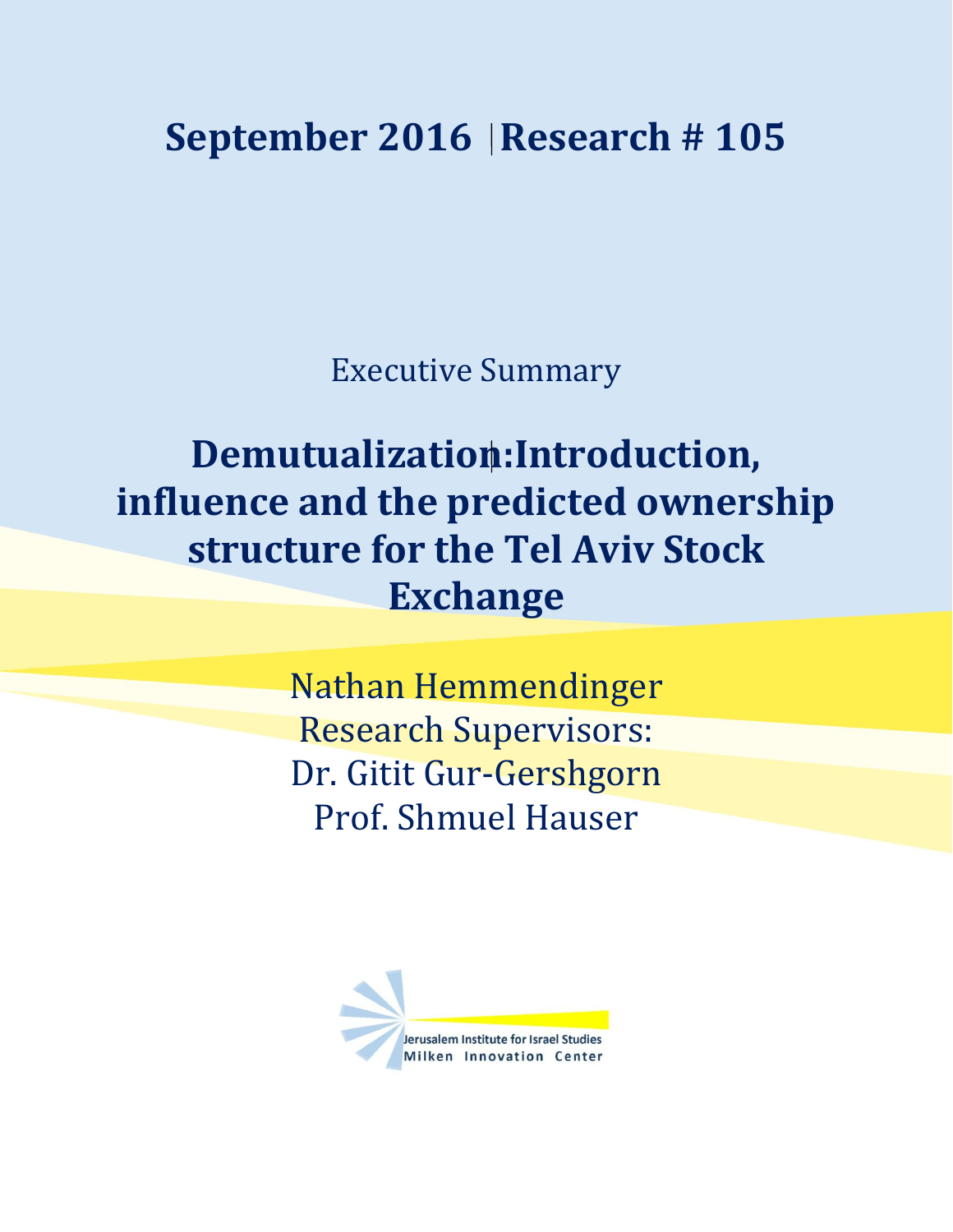## **About the Milken Innovation Center Fellows Program**

The Milken Innovation Center Fellows Program accelerates Israel's economic growth through innovative, market-based solutions for long-term economic, social, and environmental challenges. Our goal is to accelerate Israel's transition from a Start-up Nation to a Global Nation with solutions that others can replicate.

The Program awards annual fellowships to outstanding Israeli graduate students. We train and deploy some of Israel's best and brightest young professionals to create pragmatic financing and economic policy solutions.. Our applied research and Financial Innovations Labs® are a launching pad for transformative change, using innovative financing mechanisms, programs and policies to bridge social, regional, economic and productivity gaps within Israel and between Israel and the world.

In addition, Fellows craft their own projects during their internship aimed at barriers to job creation and capital formation in Israel. The Fellows' research, carried out under the guidance of an experienced academic and professional staff, support business and policy makers to shape economic reality in Israel. The program offers the ultimate training opportunity, combining real-life work experience with applied research.

Throughout the year, Fellows receive intensive training in economic and financial analysis, public policy and research methods. They acquire tools for communication and presentation, policy analysis, leadership and project management. The fellows participate in a weekly research training workshop where they work with senior economic and government professionals, business leaders, and top academic and financial practitioners from Israel and abroad. They also participate in an accredited MBA course, taught at the Hebrew University School of Business Administration by Prof. Glenn Yago.

Fellows Program alumni can be found in senior positions in the public and private sectors. Some serve in key positions in government ministries while others work at private-sector companies or go on to advanced graduates studies at leading universities in Israel, the United States and Great Britain.

The Fellows Program is a non-partisan. It is funded, in part, by the Milken Institute and other leading philanthropic organizations and individuals in the United States and Israel.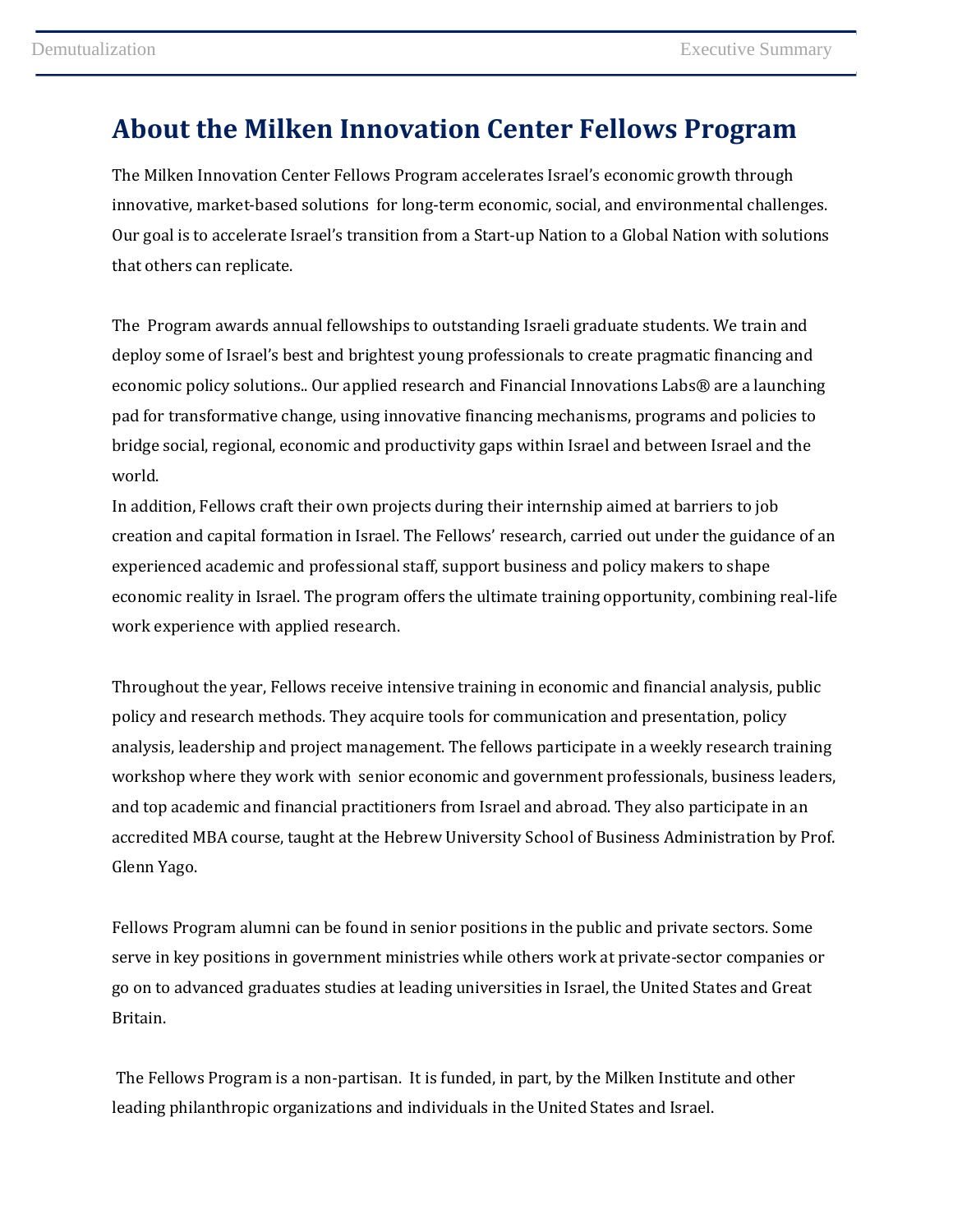The focus of this research is the change in the legal ownership structure of stock exchanges from a mutual or cooperative not-for profit-ownership model to a for-profit, joint-stock company. This phenomenon, referred to as demutualization, is designed to, among other things, modernize trading platforms, and has occurred on stock exchanges worldwide. The structure of ownership of stock exchanges has a major impact on many aspects of an exchanges' operation: from incentives, risk management, operational efficiency and corporate governance to technology and cooperation. This ownership change from a mutual association to what is in most cases a jointstock company can prove to be of importance to capital market performance of the exchange. Demutualization of the Tel Aviv Stock Exchange (TASE) was the first recommendation of Ben-Chorin Commission (2013), in order to enhance the liquidity, efficiency and performance of Israel's capital market. In 2014, following the Commission, a bill calling for the demutualization of the TASE was published.

While the literature on demutualization is diverse, earlier comparative research has shown that many indicators of market performance improved oftentimes in terms of domestic market capitalization, capital raised by domestic companies, total value of share trading, turnover velocity and efficiency. Given that, this research addresses three main questions that come up in the context of the demutualization of the TASE: (1) what exactly is demutualization, and why did the phenomenon begin to appear globally during the last decade of the  $20<sup>th</sup>$  century? (2) What can we learn from the global experience of demutualization? (3) What is the predicted ownership model for the TASE in light of Israel's local market composition?

The core element of the demutualization process is the ownership from a private mutual association to joint-stock corporate ownership. The demutualization trend started at the 90's as a result of technological, economical and regulatory developments, which created a competitive environment for capital markets. The demutualization process enabled exchanges to better compete for global portfolio flows of investment. This new ownership structure of stock exchanges incentivized investment in technological infrastructure, efficiency, cooperation, economies of scale, and the prevention of conflict of interests. All the leading stock exchanges went through demutualization process during this period. And demutualized exchanges, on average, enjoyed expanded membership and higher rates of foreign company listings.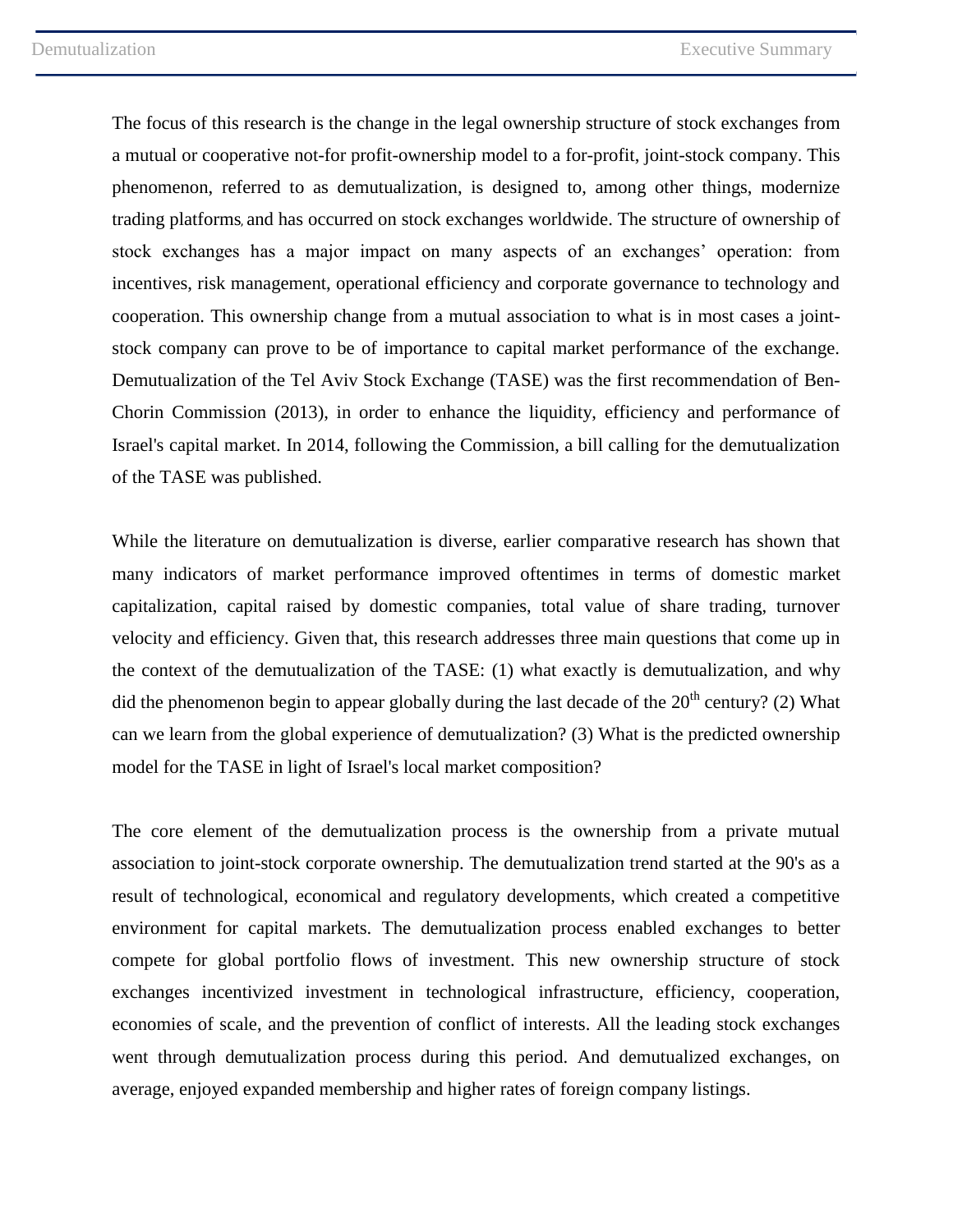In order to learn from the global experience of demutualization, we sent questionnaires to all the countries with stock exchanges that underwent this process. This survey enabled us to learn from firsthand about the transition to demutualized stock exchange.

## **The main findings are:**

- Overwhelmingly, the regulatory agencies that oversaw these stock exchanges defined the demutualization process as a success. The success is measured mainly, but not only, by technology improvements and associated innovations in trading platforms.
- Usually, the variety of the services (data information, research, post-trade reporting, and marketing) provided by the exchange increased following demutualization, and the fees and commission associated with stock exchange listings and operations decreased.
- Institutional investors and foreign exchanges largely replaced the brokers and banks that previously owned the stock exchanges prior to demutualization.
- The demutualization process usually led to the adoption/development of new technologies for the trading platforms and to cooperation between exchanges (for example, mergers, derivatives trading, and database management).

To examine the joint stock company ownership model recommended for the TASE, this research strengthened the qualitative analysis described above through additional statistical models, macro data and other indicators for 66 countries between the years 2001-2013. The goal of this quantitative work was to create a predictive model that would gather all relevant variables and retroactively predict when a given stock exchange might have transitioned to from a mutual ownership to joint-stock corporate ownership. Through this analysis, predictions about the ownership structure of various stock exchanges were made quite accurately for the countries and years in the sample. However, the prediction for Israel's ownership structure reveals that, at least from 2006, the TASE possessed the necessary fundamentals to warrant a corporate, demutualized structure. These results hold under several sensitivity analyses and with robust significance, meaning that Israel is the only country not to have demutualized when it's market structure and macroeconomic conditions clearly would have predicted it.